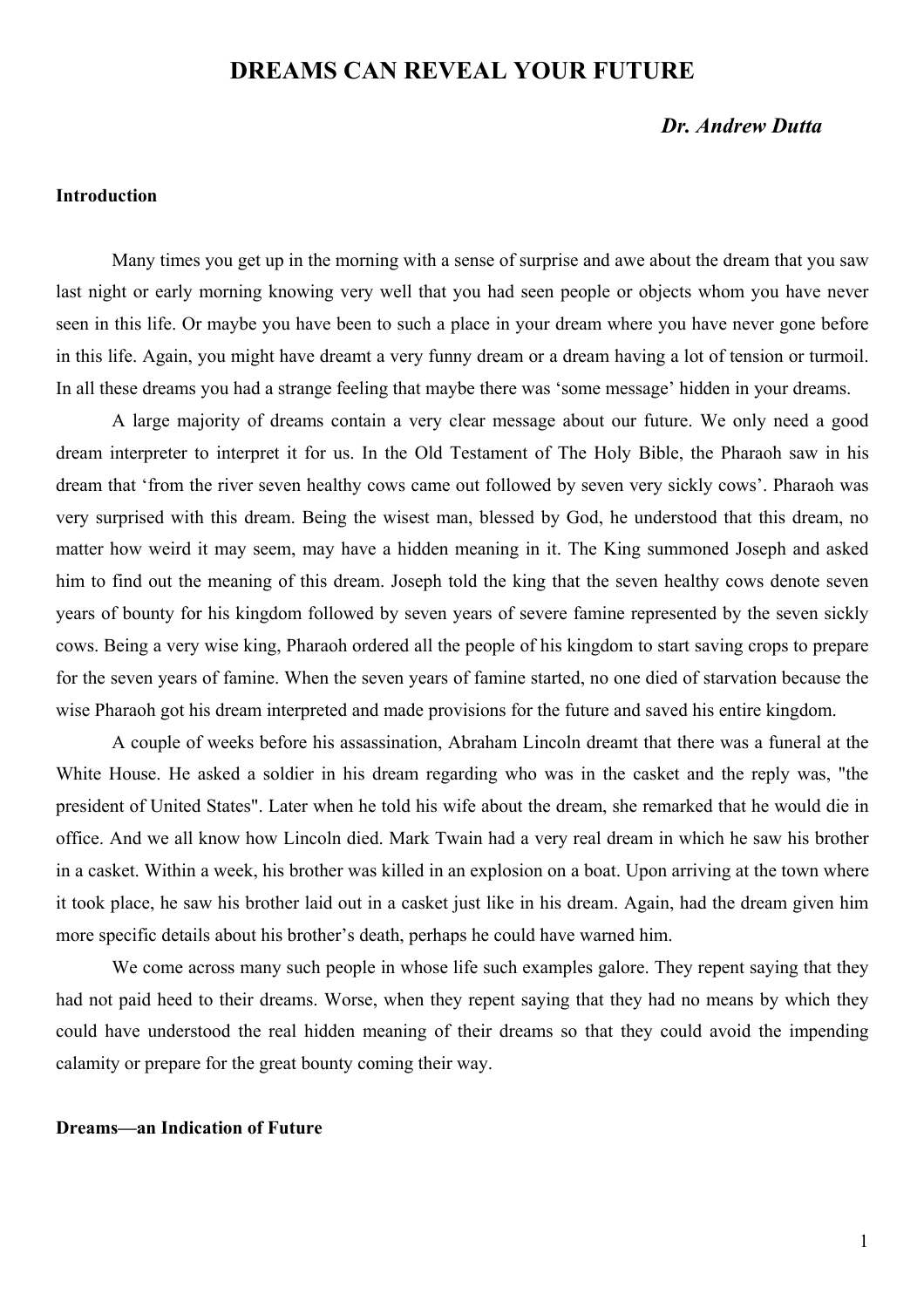Dreams are an indication of future course of events of your life. However, psychologists differ with this view. They say that dreams occur due to repressed emotions. Sigmund Freud, the father of psychology, called dreams "the royal road to the unconscious" in his famous book The Interpretation of Dreams. Freud used the release of dreams in his psychoanalysis in order to understand the repressed wishes of his clients. He believed, and so does all Freudians, that every dream represents the lack of some wish fulfillment, and he kept this theory to the end. There is another psychological theory of dreams. Sleep studies have shown that we go through several cycles of light to very deep sleep each night. One phase of each cycle is called Rapid Eye Movement (REM) sleep. It is believed that all our dreams occur during this phase of sleep. But the question is: when modern science is yet to find out the real cause behind human sleep, what sense can they make about activities that happen in our brain during sleep?

In 1901 an American doctor named William G. Benham published a treatise on hand reading. In his book he surmised that the unconscious mind of human beings have the capacity to rise above the conscious and see the future that remains opaque to the conscious mind. He postulated that the main lines on our hand are imprinted in our embryonic stage when the unconscious mind is all that the embryo contains in its brain. What we today find in persons having extra sensory perceptions (ESP) is an actively developed unconscious mind that can peep into the future.

As human beings we would be grateful to those who can interpret our dreams and tell us what meaning it contains. We would be helped more if the prophetic meaning of our dream is told to us rather than telling what it means psychologically. We know ourselves very well and we know what our nature is. It will not help us at all to have our nature and characteristics 're-told' to us once again. Rather, if the prophecy that is contained in our dream is made clear to us then the unseen future may will reveal itself and we may prepare ourselves to have it in our life. Remember, Pharaoh could not stop the seven years of bounty or the famine but he could make the right provisions for it.

#### **Dreams that really mean**

Not all dreams are meaningful for us. That is, all dreams do not have a prophetic meaning. Some of the most common dreams that DO NOT have any prophetic value are the dreams where you see yourself falling down from a very high place such as tall building or a cliff or a mountain. Also dreams where you see that you are chased by some ghost or a monster and waking up screaming with fear, falling by the road and waking up from sleep with a jerk, seeing rivers of blood, getting suffocation in dreams or getting murdered are usually termed 'nightmares' that occur due to faulty digestion resulting in altered blood supply in the brain. Such dreams DO NOT have any prophetic value. Such nightmares usually happen due to spicy dinner that becomes difficult to digest or a faulty sleeping posture. Sleeping with the right side of your body slightly reclined to the right side is the best sleeping posture. Also the 'self-suggested dream' DO NOT have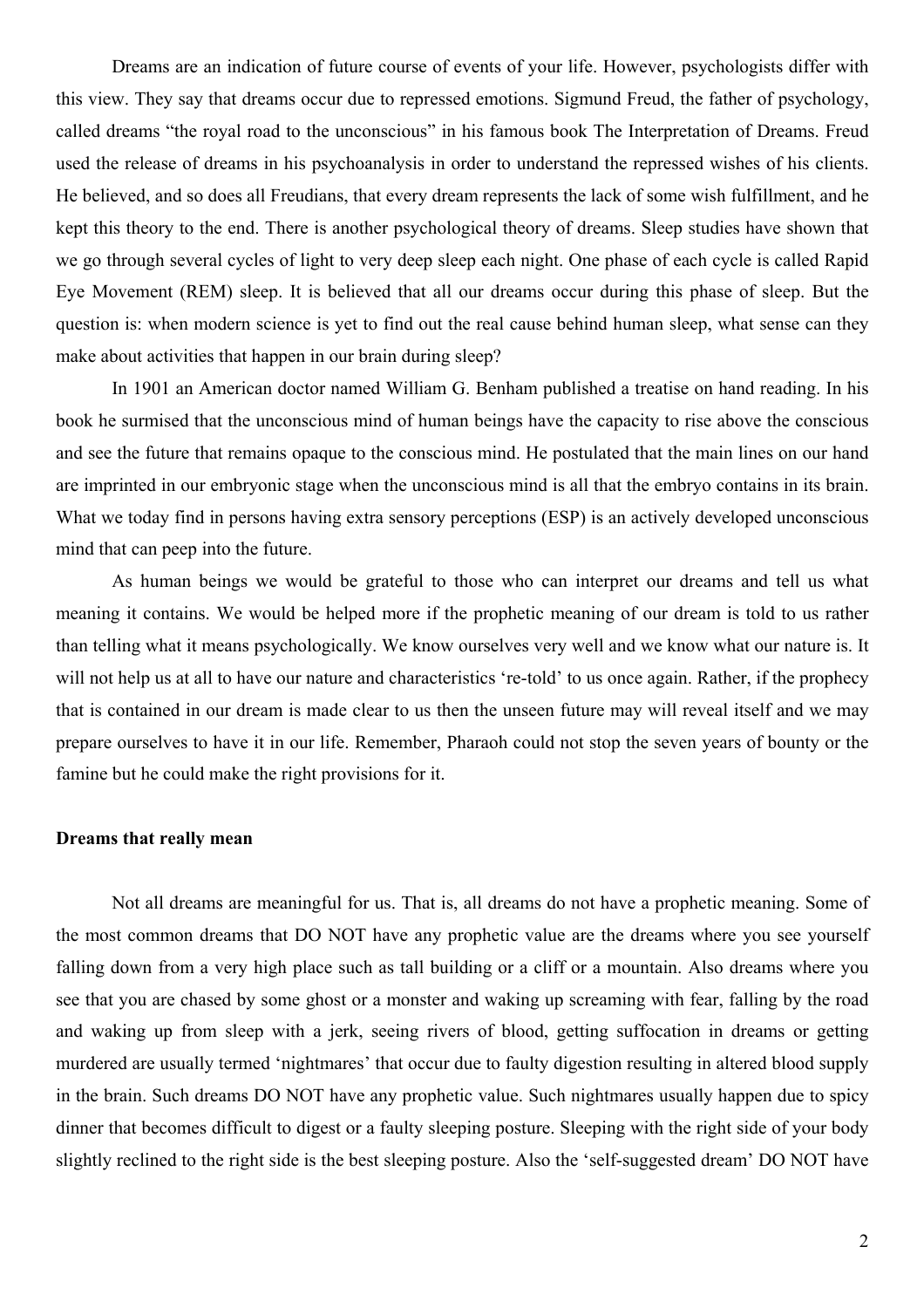a prophetic value. Self-suggested dreams are those in which you get a dream regarding the matter which you were thinking just before your sleep.

Only those dreams have a prophetic value which is very weird in content for which there is no explanation. They are neither nightmares nor dreams of persons or things about whom we have recently thought about or seen. Also these dreams do not emerge from any illness, worry or fright. For example, a dream having a prophetic content can be *where you see yourself sitting in the midst of a broken temple. You walk up to the main Priest and find that it is a monkey. Amazed you turn around and run only to find that you are in the middle of a desert.* Such dreams are full with indications about the future. If such dreams are seen in normal healthy condition then there remains no doubt that your subconscious mind rose above the conscious and traveled ahead to peep into the future.

You can also invoke dreams especially to know the unfulfilled desires of your deceased relatives. It is believed by Aghoris, a revered class of Tantrics, that when you are in the Smashan to cremate your relative, you need to put a Pinda (a ball made of rice flour) to the crows to eat. Many times we find that even though the crows are near to the Pinda, they will not eat it. Aghoris believe that this is because the spirit of your relative is still hovering over the Pinda and is not allowing the crows to eat. The spirit of your relative is still there because there is some Vasana (desire) that is still not fulfilled. If you want to give peace to the spirit of your relative then you must go near the Pinda and whisper to the Pinda that "please come in my dreams and tell me about your desire". It is a guarantee that you will get the dream from your relative within a few nights about the unfulfilled desire of your relative and what you can do about it.

# **Few Prophetic dreams and their meaning**

Each and every prophetic dream is unique and requires separate interpretation. This can be done by a oniromancer (dream interpreter) who is adept at the interpreting the dreams with oracular divinatory powers. However, for the benefit of the readers, here I provide the interpretations of few dreams that we may sometimes see in our sleep. Exact meaning however, needs to be deciphered with the help of an oniromancer.

*Cobra:* To get the dream of any ordinary snake has a different meaning. But if you dream of a Cobra then it is a clear indication that your deceased forefathers and ancestors did not get proper last rites. This is because Maa Smashan Tara has two cobras as anklets on both her Divine legs and this indicates that all our ancestors have found peace at the lotus feet of Maa. In case you dream that a cobra is chasing you, then it is a clear indication that you might have skipped some important Pitru right and your ancestor is running behind you to get it done for him so that he may get eternal peace.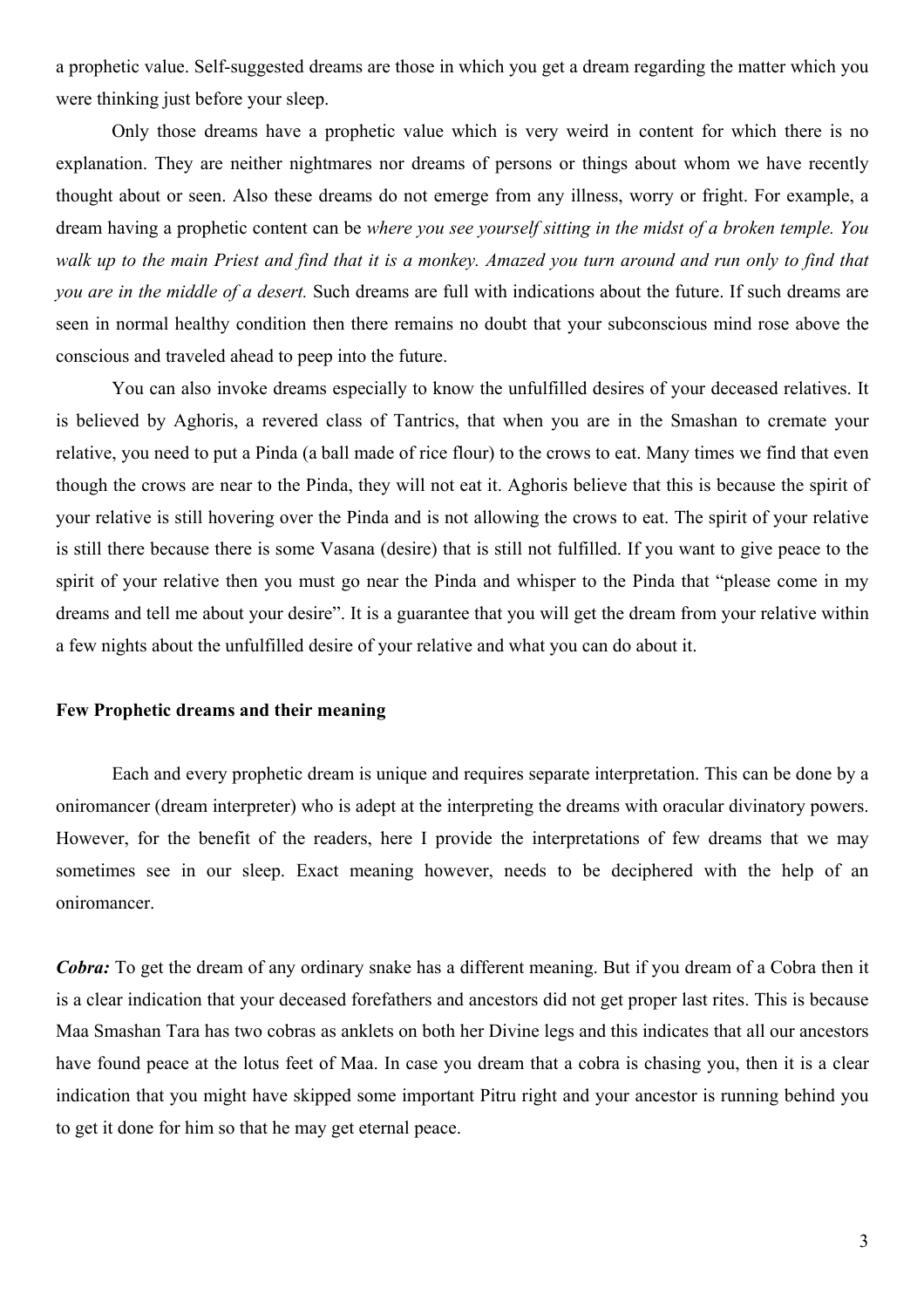*Snakes:* Dreaming of ordinary snakes other than the Cobra has a completely different meaning. If you dream that a snake is chasing you then you must be careful about secret enemies making conspiracies against you actively in your work place. If you dream that a snake is simply staring at you or is lying coiled up then it indicates that there are secret enemies in your place of work who may back stab you any moment.

*Freshly cut human body parts:* Sometimes we dream about freshly cut human body parts especially head and arms. We also get dreams where the cut human head is talking to us or the cut hand is approaching us. Dreaming about cut human head or hand is a Karmic dream from Daiva (Godly sphere of existence) and a very clear indication of Karmic retribution approaching us. Maa Smashan Tara has eight freshly cut human heads as her Mala (garland) around her neck. This is called as Rundamala. These eight heads denote eight *Pashas* or bindings which are anger, lust, delusion, greed, fear, shame, envy, and disgust. So, if you dream about cut human heads (and also see them talking to you!) then it is a clear indication that you are too grossly involved with the eight bindings and if you do not check it under control then retribution is not far.

Similarly, Maa Smashan Tara has freshly cut human hands as her skirt. These cut human hands cover her navel and pubis. These hands represent your Karmas and is a warning for too much indulgence in inauspicious Karmas related with self-gratification, greed, and sex, especially illicit sex with women other than your own wife..

*Onboard a ship:* If you dream that you are onboard a ship then it indicates that you ventured into or is about to venture into a risky or adventurous activity or venture. You will also reap profit or gain from this venture.

*Angels:* This is a good dream to see. It is an indication of success in relationships and eradication of any tension or turmoil in relationships. For those who are in love, this is a sure indication of love culminating into marriage. For those who are ill or sick, it denotes quick recovery from the disease or illness. To see that angels are carrying you with them is an indication of Divine help coming to rescue you from your problems.

*War or Battles:* If you dream that you are a spectator of a bloody battle then it has no meaning at all. But if you dream that you are actively battling in a war then it denotes success in your undertakings in spite of strong opposition from your opponents. For businessmen this would mean good profits at the expense of the competitors.

*Flowers*: This is generally considered a dream foretelling ill-luck. Dreaming about flowers tells you that bad luck is coming and the type of bad luck depends upon what type of flower you have seen. But if you see that you are gathering or plucking flowers then it indicates good luck. A delightful surprise awaits you.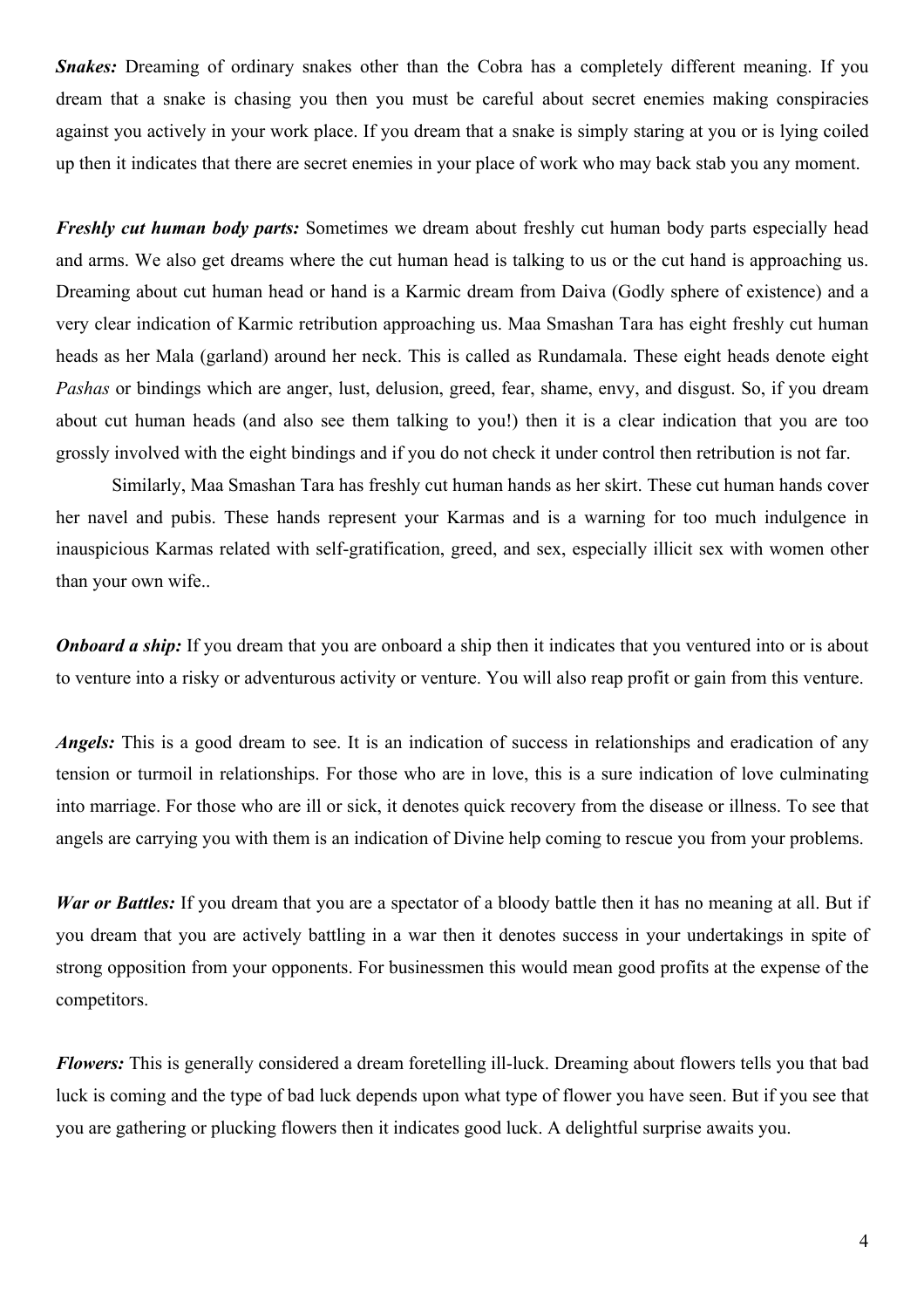*Forest:* If you dream that you are in a forest or you have lost your way in a forest then it indicates that you are going to get prosperity and success in the immediate future. It portends good luck. If however, you dream that you are watching a forest from a distance then it indicates that misfortune is about to befall you.

*Horse*: If you dream that you are mounted on a horse and is riding it then it is an indication that you are about to earn a lot of money and you will make friends who would be true and loyal to you. But it would mean a hastily decided marriage bringing misfortune if you dream that you have fallen down from the horse. Your ambitions and aims will be unfulfilled if you dream that you are hitting the horse. But if you see a large number of horses then it indicates that you will become self-driven and independent. You will give up your job and star your own venture. It portends happiness.

### **Dreams can be interpreted**

Oniromancy is the ancient science of divination through dreams. Sometimes the dream we see may not be a simple linear dream as above. It may involve twists and turns. And most importantly, you may not remember a substantial portion of the dream once you wake up in the morning. For example, you may see that *a very old friend of yours has come to receive you in the airport. In stead of boarding the flight you start checking in all the passengers. Suddenly you find that you are sacked from the job and as soon as you leave the airport you find that you are actually in the middle of a busy bus terminus.* 

Apparently, this dream may seems funny and useless but it is ripe with indications about the future. Such types of dream can be interpreted with the least amount of information from the person who has seen it. A good oniromancer (dream interpreter) will require only the day, date and month on which the dream was seen along with the birth year of the person. With this information an oniromancer will be able to inform the person about his or her impending future. And with this information the concerned person will be able to safeguard for the future or make provisions to welcome it.

Once an individual approached me to get his dream interpreted. He could not remember his dream but remembered that his dream was very weird and he guessed that there could be more than what meets the eye. I obtained the weekday, date, and month on which he had this dream along with his birth year and worked out the interpretation for him. The interpretation that was arrived at was: *Matrimonial offers will be coming your way. However, it will be good for you not to act or decide hastily since that may result in to troubles in the future.* The individual was already in the marriageable age and he confessed that many marriage proposals were coming to him. He was glad to know that he needs to weigh the pros and cons for the alliances before he took a plunge.

Dreams therefore, act as a gateway to the future. If we can get our prophetic dreams interpreted we would surely equip ourselves to handle the future in a much better way. After all, Kriyaman Karma (actions